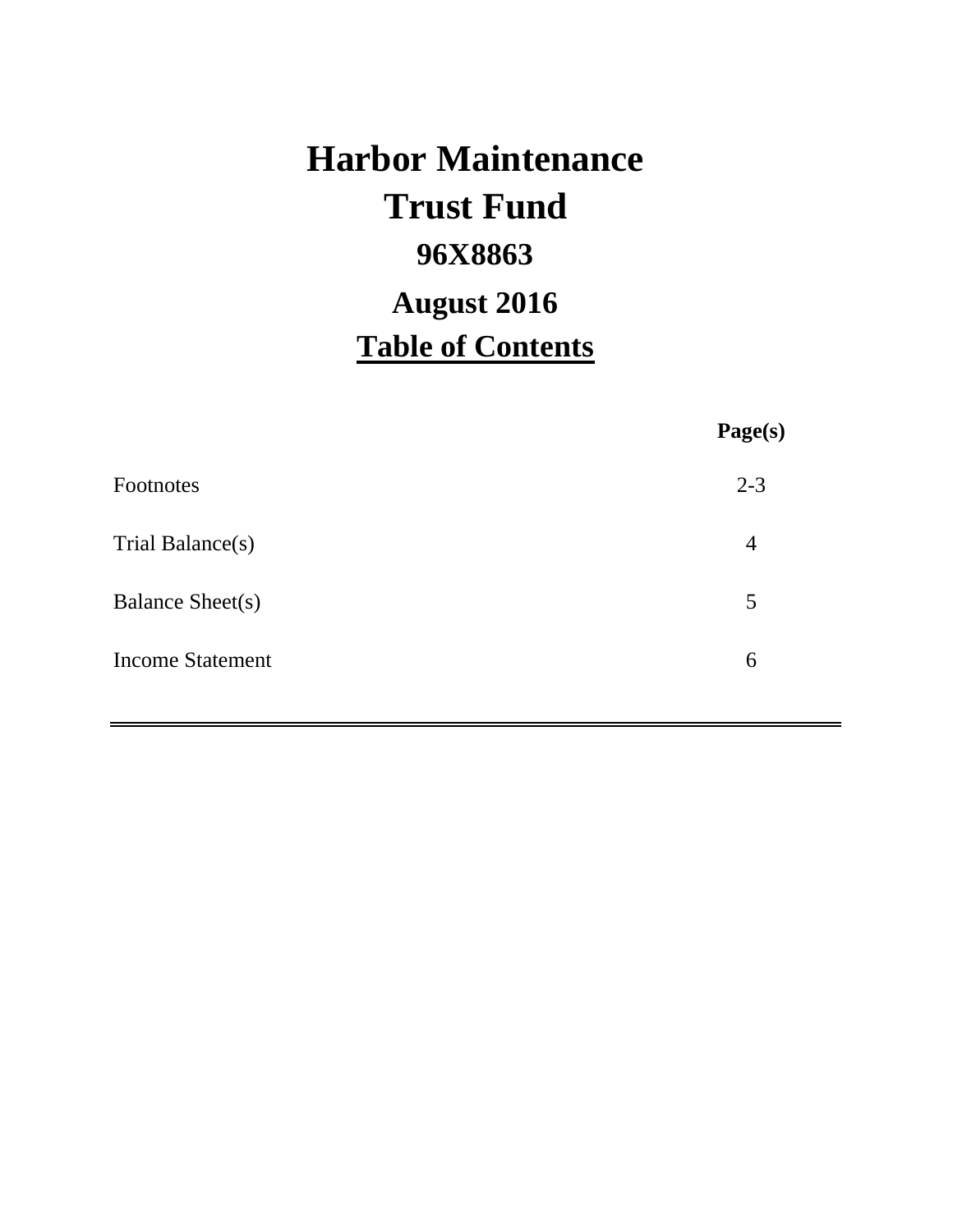## **Harbor Maintenance Trust Fund 96X8863 Footnotes August 2016**

#### **(1) Summary of Significant Accounting Policies**

#### *(a) Reporting Entity*

The accompanying Balance Sheet of the Harbor Maintenance Trust Fund and related Income Statement pertain to the aspects of the Harbor Maintenance Trust Fund that is serviced by the Funds Management Branch (FMB) of the Bureau of the Fiscal Service (Fiscal Service) of the U.S. Department of the Treasury (Treasury). The Harbor Maintenance Trust Fund was created by legislation enacted by the U.S. Congress.

FMB acts as a service organization which processes receipts, disbursements, and transfers related to the Harbor Maintenance Trust Fund based upon information received and recorded by FMB from Treasury's Office of Tax Analysis (OTA) and the Internal Revenue Service (IRS), and the program agency responsible for the trust fund activity, Treasury's Bureau of the Fiscal Service (Fiscal Service), and other Treasury bureaus. As part of its functions, Fiscal Service also manages the investments, maintains related accounting records and supporting documentation, and reports financial activity. The financial activity reported in the accompanying Balance Sheet and Income Statement is limited to the activities performed by FMB.

The program agency is responsible for administering, regulating, and monitoring the program activities funded by the trust fund. The program agency makes all decisions regarding dispositions from the trust funds. As such, the Balance Sheet and Income Statement do not include information regarding the ultimate disposition of amounts transferred from the trust fund to the program agency.

The program agency is responsible for reporting on the financial position of the trust fund. As such, the financial position of the trust fund in the program agency's records may differ from what has been illustrated in the accompanying Balance Sheet and Income Statement.

#### *(b) Basis of Presentation*

The Balance Sheet and Income Statement have been prepared to report the assets and liabilities of the trust funds under the function performed by FMB, and the related activity, in accordance with the measurement and criteria discussed below.

#### *(c) Basis of Accounting*

The Investments on the Balance Sheet and Interest Revenue on Investments reported on the Income Statement are reported using the accrual basis of accounting. All other Accounts and activity reported on the Balance Sheet and Income Statement are reported on the cash basis.

#### *(d) Fund Balance with Treasury*

The Trust Fund does not maintain cash in commercial bank accounts. Treasury processes cash receipts and disbursements. Fund Balance with Treasury represents net revenue, disposition of revenue, and investment activity. Fund balance with Treasury is reported based on the balance reported by the Fiscal Service's Government-wide Accounting and Reporting Modernization Project (GWA) Account Statement and reconciling transactions identified and recorded by FMB.

#### *(e) Interest Receivables*

Interest receivables are calculated and reported by FMB based on the investment terms received and recorded by FMB from Fiscal Service's Federal Investments & Borrowings Branch (FIBB) in the investment confirmations and monthly statements of account.

#### *(f) Investments*

Pursuant to authorizing legislation, the Secretary of the Treasury shall invest, at the direction of the program agencies, such portion of the trust fund balances as is not, in the judgment of the program agencies, necessary to meet current withdrawals. Such investments shall be in non-marketable par value or nonmarketable market-based securities as authorized by legislation. Par value securities are special issue bonds or certificates of indebtedness that bear interest determined by legislation or the Treasury. Market-based securities are Treasury securities that are not traded on any securities exchange, but mirror the prices of marketable securities with similar terms. Both par value and market-based securities are issued and redeemed by FIBB.

FMB follows Treasury fiscal investment policy guidelines. FMB determines the term of the securities purchased based on direction provided by the program agency. The securities are acquired and held in the name of the Secretary of the Treasury for the trust fund. The interest on and proceeds from the sale or redemption of any security held for the trust fund is credited to the trust fund. Investments are selected for liquidation based on the following order: earliest maturity date, lowest prevailing interest rate, and first security in first security out.

Investments are calculated and reported at net cost based on the cost and premium/discount amounts reported to FMB in the investment confirmations and monthly statements of account received from FIBB.

Link to Fiscal Service's Federal Investments & Borrowings Branch Investment Statement of Account: FIB Investment Account Statement FIBB Investment Account Statement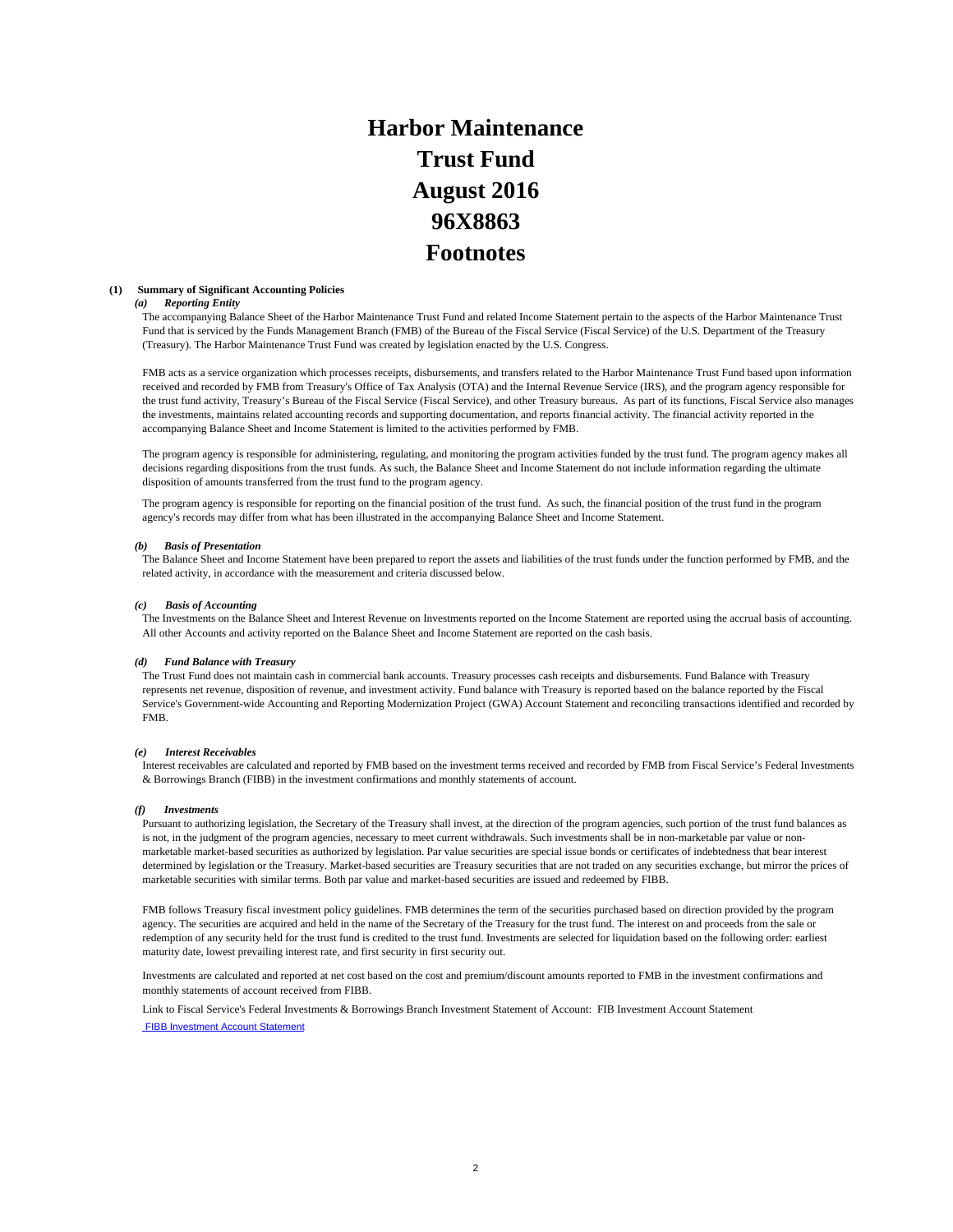### **Harbor Maintenance Trust Fund 96X8863 Footnotes (Cont'd.) August 2016**

#### *(g) Equity*

Equity is calculated and reported by FMB based on the assets of the trust fund. Equity is calculated as the difference between Total Assets and Total Liabilities.

#### *(h) Interest Revenue*

Interest revenue is reported based on the amounts received and recorded by FMB from FIBB in the monthly statements of account and accrued interest and amortization calculated by FMB. Amortization of any premiums and discounts on investments is calculated and reported by FMB based on the investment terms reported to FMB by FIBB using the straight-line method for investments with a term equal to or less than one year and using the level yield method which approximates the interest method for investments with a term of greater than one year.

As stated above in (c) Basis of Accounting, the Investments on the Balance Sheet and Interest Revenue on Investments reported on the Income Statement are reported using the accrual basis of accounting. The following amounts represent cash basis interest earnings for the current month and the current fiscal year-todate.

**Current Month Fiscal Year-to-Date \$6,890,639.52 \$75,574,565.07** 

#### *(i) Revenues*

Pursuant to authorizing legislation, revenue activity recorded in the trust funds consists primarily of interest, penalties, fines, administrative fees, transfers in from program agencies, tax revenues, tax adjustments, tax refunds, premiums, cost recoveries, and other income, which are transferred from the General Fund of the Treasury or from program agencies to the Trust Funds.

Penalties, fines, administrative fees, transfers in from program agencies, premiums, cost recoveries, and other income are reported based on the amounts received and recorded by FMB from Fiscal Service and the program agencies responsible for the respective trust fund activity.

#### *(j) Transfers to Program Agencies*

Dispositions from the Trust Fund are made in accordance with the authorizing legislation to the program agency, which is responsible for the ultimate disposition of such funds, to cover program administration and related costs as defined by law. Transfers to program agencies are calculated and reported based on the disbursement request amounts received and recorded by FMB from the program agency responsible for the respective trust fund activity and the disbursement amounts returned and recorded by FMB from the program agencies responsible for the respective trust fund activity.

#### *(k) Reimbursements to Treasury Bureaus and the General Fund (Operating Expenses/Program Costs)*

In the case of the Harbor Maintenance trust fund, Fiscal Service is authorized by law to receive direct reimbursement from the trust funds for certain administrative expenses (operating expenses/program costs). Also, the Secretary of the Treasury is directed by law to charge trust funds to reimburse the General Fund for administrative expenses incurred by other Treasury bureaus in performing activities related to administering the trust funds. These reimbursement amounts are determined by Treasury based on its assessment of the estimated cost of the services provided. Reimbursements to Treasury bureaus and the General Fund are reported based on the disbursement request amounts received and recorded by FMB from various Treasury bureaus, including the Fiscal Service.

#### **(2) Related Parties**

FMB, on behalf of the Secretary of the Treasury, compiles amounts deposited into the trust fund, invests receipts in Treasury securities, redeems securities and transfers funds to the program agency, maintains accounting records for receipts and disbursements of the trust fund, and reports trust fund financial activity to the program agencies and other interested parties. The program agency, OTA, IRS, and/or Fiscal Service determine the amounts to be deposited in the trust fund. The program agency determines the disposition of the trust fund balances.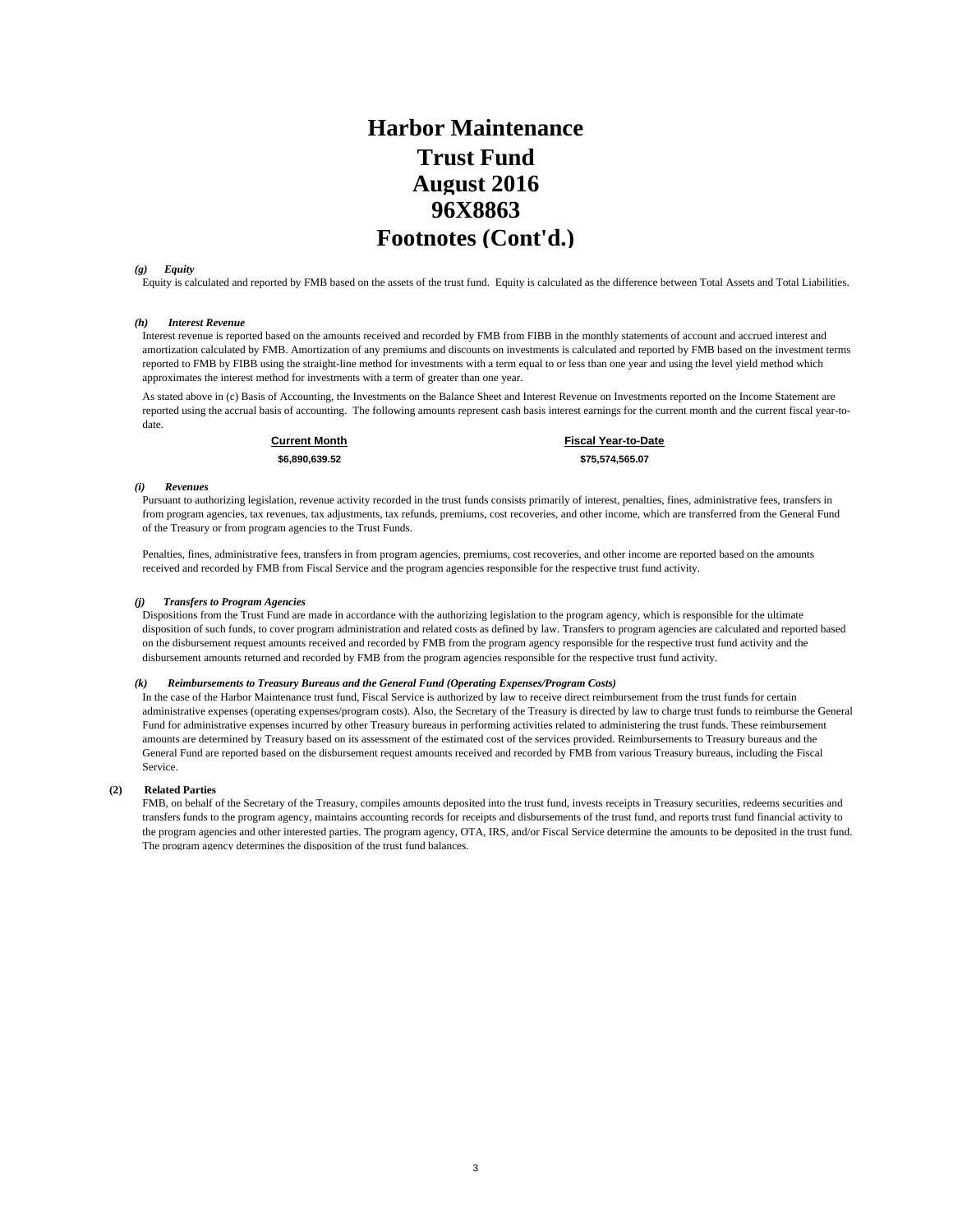#### **Harbor Maintenance Trust Fund 96X8863 Trial Balance - UnauditedAugust 1, 2016 through August 31, 2016**

| Period Name: 2016-11 | Fund:TFM8863DEXXXXXX Program: <all></all> |                          |                          |                                                |                                          |                                   |                                  |                                        |
|----------------------|-------------------------------------------|--------------------------|--------------------------|------------------------------------------------|------------------------------------------|-----------------------------------|----------------------------------|----------------------------------------|
| <b>USSGL</b>         | <b>BEA Category</b>                       | Year of BA               | <b>Cost Center</b>       | <b>USSGL / Cost Center Description</b>         | <b>Beginning Balance</b>                 | <b>Period Net Dr</b>              | <b>Period Net Cr</b>             | <b>Ending Balance</b>                  |
| 101000               |                                           | $\overline{\phantom{a}}$ | $\overline{\phantom{a}}$ | FUND BALANCE WITH TREASURY                     | 96,839,596.16                            |                                   | 30,716,461,192.17                | 143, 178, 583. 75                      |
| 134200               | $\sim$                                    | $\overline{\phantom{a}}$ |                          | <b>INTEREST RECEIVABLE - INVESTMENTS</b>       | 13,624,992.01                            | 30,762,800,179.76<br>4,780,028.63 | 5,817,461.97                     | 12,587,558.67                          |
|                      |                                           |                          |                          | <b>INVESTMENTS IN U.S TREASURY</b>             |                                          |                                   |                                  |                                        |
| 161000               |                                           |                          | $\overline{\phantom{a}}$ | SECURITIES ISSUED BY THE BUREAU OF             | 8,651,150,796.10                         | 30,608,212,001.52                 | 30,610,623,912.86                | 8,648,738,884.76                       |
|                      |                                           |                          |                          | THE FISCAL SERVICE                             |                                          |                                   |                                  |                                        |
|                      |                                           |                          |                          | DISCOUNT ON U.S. TREASURY                      |                                          |                                   |                                  |                                        |
| 161100               |                                           |                          | $\overline{a}$           | SECURITIES ISSUED BY THE BUREAU OF             | -13,659,798.77                           | 1,579,534.87                      | 3,180,221.18                     | $-15,260,485.08$                       |
|                      |                                           |                          |                          | THE FISCAL SERVICE                             |                                          |                                   |                                  |                                        |
|                      |                                           |                          |                          | PREMIUM ON U.S. TREASURY                       |                                          |                                   |                                  |                                        |
| 161200               |                                           |                          | $\overline{\phantom{a}}$ | SECURITIES ISSUED BY THE BUREAU OF             | 96,869,044.95                            | 506,357.32                        | 1,604,834.48                     | 95,770,567.79                          |
|                      |                                           |                          |                          | THE FISCAL SERVICE                             |                                          |                                   |                                  |                                        |
|                      |                                           |                          |                          | AMORTIZATION OF DISCOUNT AND                   |                                          |                                   |                                  |                                        |
| 161300               |                                           |                          |                          | PREMIUM ON U.S. TREASURY                       | -60,672,884.23                           |                                   | 2,840,265.38                     | $-60,479,023.10$                       |
|                      |                                           |                          |                          | SECURITIES ISSUED BY THE BUREAU OF             |                                          | 3,034,126.51                      |                                  |                                        |
|                      |                                           |                          |                          | THE FISCAL SERVICE                             |                                          |                                   |                                  |                                        |
| 331000               |                                           |                          |                          | <b>CUMULATIVE RESULTS OF OPERATIONS</b>        | $-8,751,170,418.55$                      | 0.00                              | 0.00                             | $-8,751,170,418.55$                    |
| 411400               | D                                         |                          |                          | TFMA53110010  INTEREST ON INVESTMENTS          | 68,683,925.55                            | 7,396,996.84                      | 506,357.32                       | 75,574,565.07                          |
|                      |                                           |                          |                          | TFMA59970100 CUSTOM DUTIES ON IMPORTS          | 882,284,784.07                           | 97,264,729.35                     | 0.00                             | 979,549,513.42                         |
|                      |                                           |                          |                          | TFMA59970200 CUSTOM DUTIES ON DOMESTICS        | 44,658,617.72                            | 12,090,334.70                     | 0.00                             | 56,748,952.42                          |
|                      |                                           |                          |                          | TFMA59970300 CUSTOM DUTIES ON PASSENGERS       | 9,879,883.82                             | 3,198,623.01                      | 0.00                             | 13,078,506.83                          |
|                      |                                           |                          |                          | TFMA59970400 CUSTOM DUTIES ON FOREIGN TRADE    | 124,217,729.08                           | 30,624,896.69                     | 0.00                             | 154,842,625.77                         |
|                      |                                           | <b>BA Sum</b>            |                          |                                                | 1,129,724,940.24                         | 150,575,580.59                    | 506,357.32                       | 1,279,794,163.51                       |
|                      | <b>Sum BEA</b>                            |                          |                          |                                                | 1,129,724,940.24                         | 150,575,580.59                    | 506,357.32                       | 1,279,794,163.51                       |
| Sum USSGL            |                                           |                          |                          |                                                | 1,129,724,940.24                         | 150,575,580.59                    | 506,357.32                       | 1,279,794,163.51                       |
| 412900               | D                                         |                          | TFMA57651800             | TRANSFERS TO ST. LAWRENCE SEAWAY<br>DEV. CORP. | -23,289,375.00                           | 0.00                              | 2,500,000.00                     | -25,789,375.00                         |
|                      |                                           |                          |                          | TFMA57651900 TRANSFERS TO CUSTOMS              | $-3,274,000.00$                          | 0.00                              | 0.00                             | $-3,274,000.00$                        |
|                      |                                           | <b>BA Sum</b>            |                          |                                                | $-26,563,375.00$                         | 0.00                              | 2,500,000.00                     | -29.063.375.00                         |
|                      | <b>Sum BEA</b>                            |                          |                          |                                                | $-26,563,375.00$                         | 0.00                              | 2.500.000.00                     | $-29.063.375.00$                       |
| Sum USSGL            |                                           |                          |                          |                                                | $-26,563,375.00$                         | 0.00                              | 2,500,000.00                     | $-29,063,375.00$                       |
| 416700               | D                                         | $\overline{\phantom{a}}$ |                          | TFMA57652500 TRANSFERS TO CORPS OF ENGINEERS   | -1,052,428,333.34                        | 0.00                              | 105,242,833.33                   | -1,157,671,166.67                      |
|                      |                                           |                          |                          | TOTAL ACTUAL RESOURCES -                       |                                          |                                   |                                  |                                        |
| 420100               |                                           |                          |                          | <b>COLLECTED</b>                               | 8,683,597,361.59                         | 0.00                              | 0.00                             | 8,683,597,361.59                       |
| 439400               | $\overline{D}$                            |                          |                          | TFMA53110010  INTEREST ON INVESTMENTS          | $-68,683,925.55$                         | 506,357.32                        | 7,396,996.84                     | -75,574,565.07                         |
|                      |                                           |                          | TFMA57651800             | TRANSFERS TO ST. LAWRENCE SEAWAY               | 23,289,375.00                            | 2,500,000.00                      | 0.00                             | 25,789,375.00                          |
|                      |                                           |                          |                          | DEV. CORP.                                     |                                          |                                   |                                  |                                        |
|                      |                                           |                          |                          | TFMA57651900 TRANSFERS TO CUSTOMS              | 3.274.000.00                             | 0.00                              | 0.00                             | 3.274.000.00                           |
|                      |                                           |                          |                          | TFMA57652500 TRANSFERS TO CORPS OF ENGINEERS   | 1,052,428,333.34                         | 105,242,833.33                    | 0.00                             | 1,157,671,166.67                       |
|                      |                                           |                          |                          | TFMA59970100 CUSTOM DUTIES ON IMPORTS          | -882,284,784.07                          | 0.00                              | 97,264,729.35                    | -979,549,513.42                        |
|                      |                                           |                          |                          | TFMA59970200 CUSTOM DUTIES ON DOMESTICS        | $-44,658,617.72$                         | 0.00                              | 12,090,334.70                    | -56,748,952.42                         |
|                      |                                           |                          |                          | TFMA59970300 CUSTOM DUTIES ON PASSENGERS       | -9,879,883.82                            | 0.00                              | 3,198,623.01                     | -13,078,506.83                         |
|                      |                                           |                          |                          | TFMA59970400 CUSTOM DUTIES ON FOREIGN TRADE    | -124,217,729.08                          | 0.00                              | 30,624,896.69                    | -154,842,625.77                        |
|                      |                                           |                          |                          | XXXXXXXXXXX DEFAULT CAM1                       | $-8,683,597,361.59$                      | 0.00                              | 0.00                             | -8,683,597,361.59                      |
|                      |                                           | <b>BA Sum</b>            |                          |                                                | $-8,734,330,593.49$                      | 108,249,190.65                    | 150,575,580.59                   | $-8,776,656,983.43$                    |
| <b>Sum USSGL</b>     | <b>Sum BEA</b>                            |                          |                          |                                                | -8,734,330,593.49<br>$-8,734,330,593.49$ | 108,249,190.65<br>108,249,190.65  | 150,575,580.59<br>150,575,580.59 | -8,776,656,983.43<br>-8,776,656,983.43 |
| 531100               | $\overline{\phantom{a}}$                  | $\overline{\phantom{a}}$ |                          | TFMA53110010  INTEREST ON INVESTMENTS          | $-50,932,021.32$                         | 1,260,730.51                      | 6,209,320.66                     | -55,880,611.47                         |
|                      |                                           |                          |                          | TRANSFERS TO ST. LAWRENCE SEAWAY               |                                          |                                   |                                  |                                        |
| 576500               |                                           |                          | TFMA57651800             | DEV. CORP.                                     | 23,289,375.00                            | 2,500,000.00                      | 0.00                             | 25,789,375.00                          |
|                      |                                           |                          |                          | TFMA57651900 TRANSFERS TO CUSTOMS              | 3,274,000.00                             | 0.00                              | 0.00                             | 3,274,000.00                           |
|                      |                                           |                          |                          | TFMA57652500 TRANSFERS TO CORPS OF ENGINEERS   | 1,052,428,333.34                         | 105,242,833.33                    | 0.00                             | 1.157.671.166.67                       |
|                      |                                           | <b>BA Sum</b>            |                          |                                                | 1,078,991,708.34                         | 107,742,833.33                    | 0.00                             | 1,186,734,541.67                       |
|                      | <b>Sum BEA</b>                            |                          |                          |                                                | 1,078,991,708.34                         | 107,742,833.33                    | 0.00                             | 1,186,734,541.67                       |
| Sum USSGL            |                                           |                          |                          |                                                | 1,078,991,708.34                         | 107,742,833.33                    | 0.00                             | 1,186,734,541.67                       |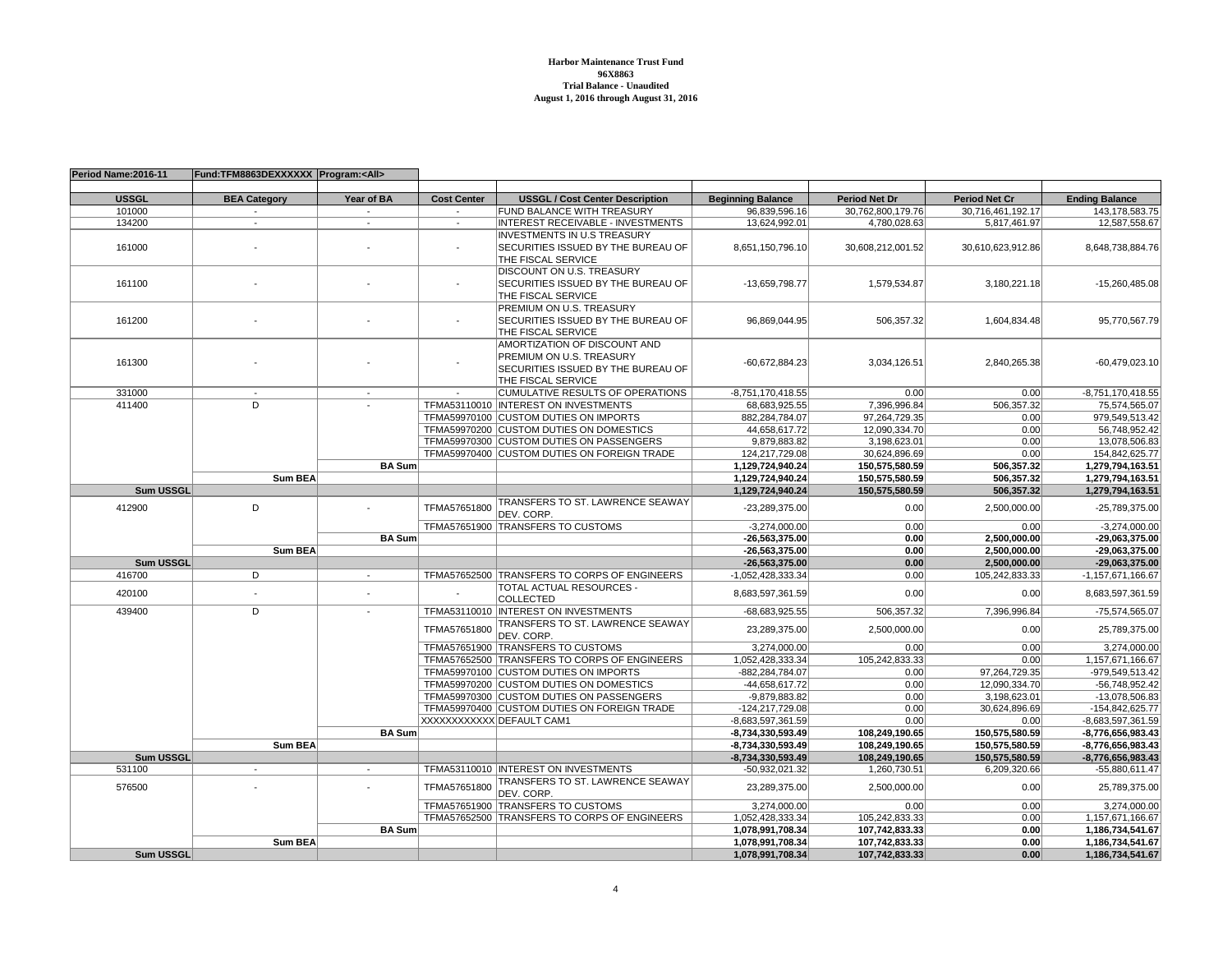**Harbor Maintenance Trust Fund 96X8863 Trial Balance - UnauditedAugust 1, 2016 through August 31, 2016**

| Period Name: 2016-11 | Fund:TFM8863DEXXXXXX Program: <all></all> |            |                    |                                             |                          |                      |                      |                       |
|----------------------|-------------------------------------------|------------|--------------------|---------------------------------------------|--------------------------|----------------------|----------------------|-----------------------|
|                      |                                           |            |                    |                                             |                          |                      |                      |                       |
| <b>USSGL</b>         | <b>BEA Category</b>                       | Year of BA | <b>Cost Center</b> | <b>USSGL / Cost Center Description</b>      | <b>Beginning Balance</b> | <b>Period Net Dr</b> | <b>Period Net Cr</b> | <b>Ending Balance</b> |
| 599700               |                                           |            |                    | TFMA59970100 CUSTOM DUTIES ON IMPORTS       | $-882,284,784.07$        | 0.00                 | 97,264,729.35        | -979,549,513.42       |
|                      |                                           |            |                    | TFMA59970200 CUSTOM DUTIES ON DOMESTICS     | -44.658.617.72           | 0.00                 | 12.090.334.70        | -56,748,952.42        |
|                      |                                           |            |                    | TFMA59970300 CUSTOM DUTIES ON PASSENGERS    | $-9,879,883.82$          | 0.00                 | 3,198,623.01         | -13,078,506.83        |
|                      |                                           |            |                    | TFMA59970400 CUSTOM DUTIES ON FOREIGN TRADE | $-124.217.729.08$        | 0.00                 | 30,624,896.69        | -154.842.625.77       |
|                      |                                           | BA Sum     |                    |                                             | $-1,061,041,014.69$      | 0.00                 | 143,178,583.75       | -1,204,219,598.44     |
|                      | Sum BEA                                   |            |                    |                                             | $-1,061,041,014.69$      | 0.00                 | 143.178.583.75       | -1,204,219,598.44     |
| Sum USSGL            |                                           |            |                    |                                             | $-1,061,041,014.69$      | 0.00                 | 143,178,583.75       | -1,204,219,598.44     |
| <b>TOTAL</b>         |                                           |            |                    |                                             | 0.00                     | 61.748.740.563.69    | 61,748,740,563.69    | 0.00                  |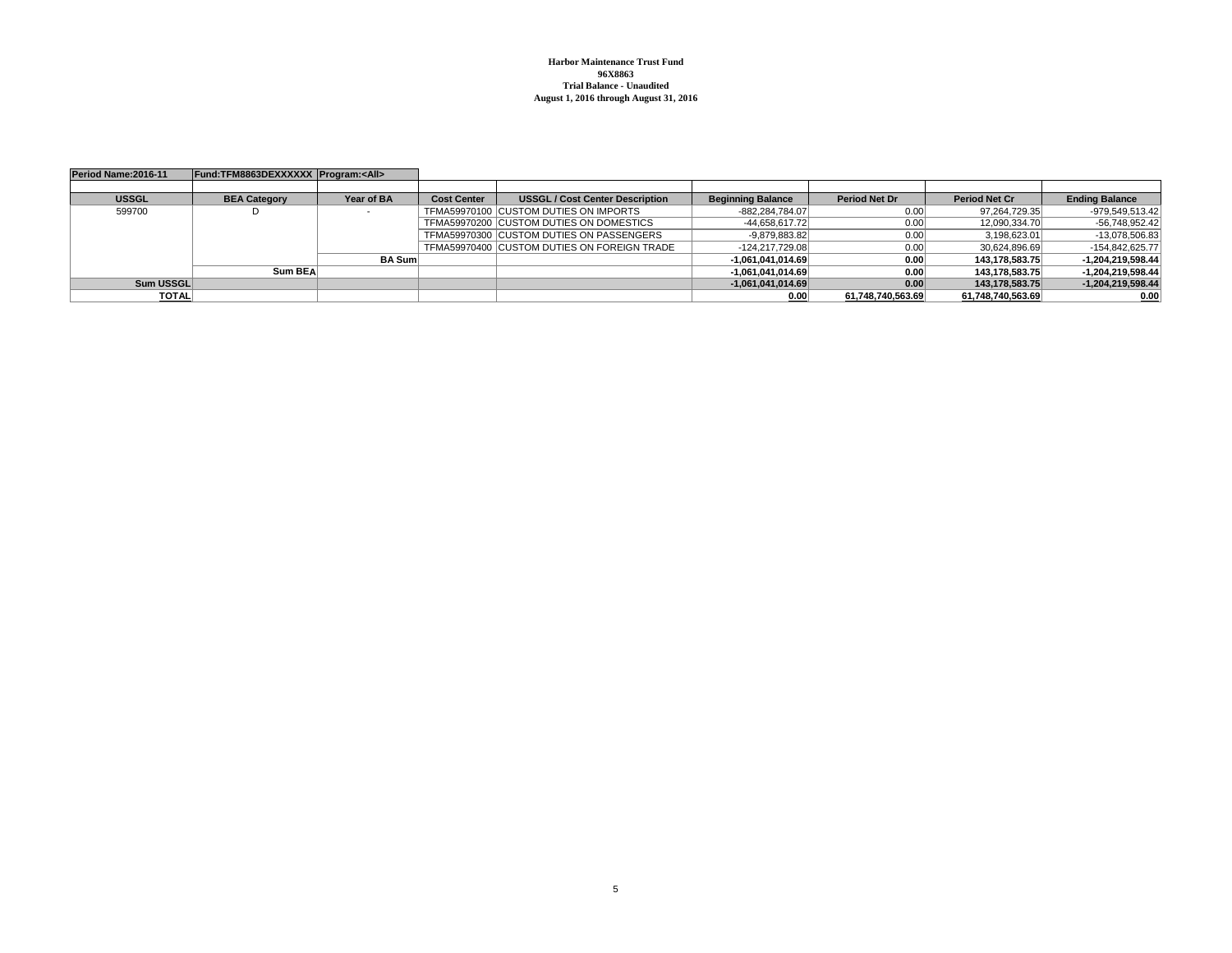### **Harbor Maintenance Trust Fund 96X8863 Balance Sheet - Unaudited August 31, 2016**

| Period Name: 2016-11 | Fund:TFM8863DEXXXXXX                                             | <b>Program:<all></all></b> |
|----------------------|------------------------------------------------------------------|----------------------------|
|                      |                                                                  |                            |
| <b>Account Type</b>  | <b>Account Description</b>                                       | <b>Ending Balance</b>      |
| <b>ASSETS</b>        | <b>FUND BALANCE WITH TREASURY</b>                                | 143,178,583.75             |
|                      | <b>INTEREST RECEIVABLE - INVESTMENTS</b>                         | 12,587,558.67              |
|                      | INVESTMENTS IN U.S TREASURY SECURITIES ISSUED BY THE BUREAU OF   |                            |
|                      | THE FISCAL SERVICE                                               | 8,648,738,884.76           |
|                      | DISCOUNT ON U.S. TREASURY SECURITIES ISSUED BY THE BUREAU OF THE |                            |
|                      | <b>FISCAL SERVICE</b>                                            | $-15,260,485.08$           |
|                      | PREMIUM ON U.S. TREASURY SECURITIES ISSUED BY THE BUREAU OF THE  |                            |
|                      | <b>FISCAL SERVICE</b>                                            | 95,770,567.79              |
|                      | AMORTIZATION OF DISCOUNT AND PREMIUM ON U.S. TREASURY            |                            |
|                      | SECURITIES ISSUED BY THE BUREAU OF THE FISCAL SERVICE            | $-60,479,023.10$           |
|                      |                                                                  | 8,824,536,086.79           |
|                      |                                                                  | Total: 8,824,536,086.79    |
| <b>EQUITY</b>        | <b>CUMULATIVE RESULTS OF OPERATIONS</b>                          | $-8,751,170,418.55$        |
|                      | <b>NET INCOME</b>                                                | $-73,365,668.24$           |
|                      |                                                                  | $-8,824,536,086.79$        |
|                      |                                                                  | Total: -8,824,536,086.79   |